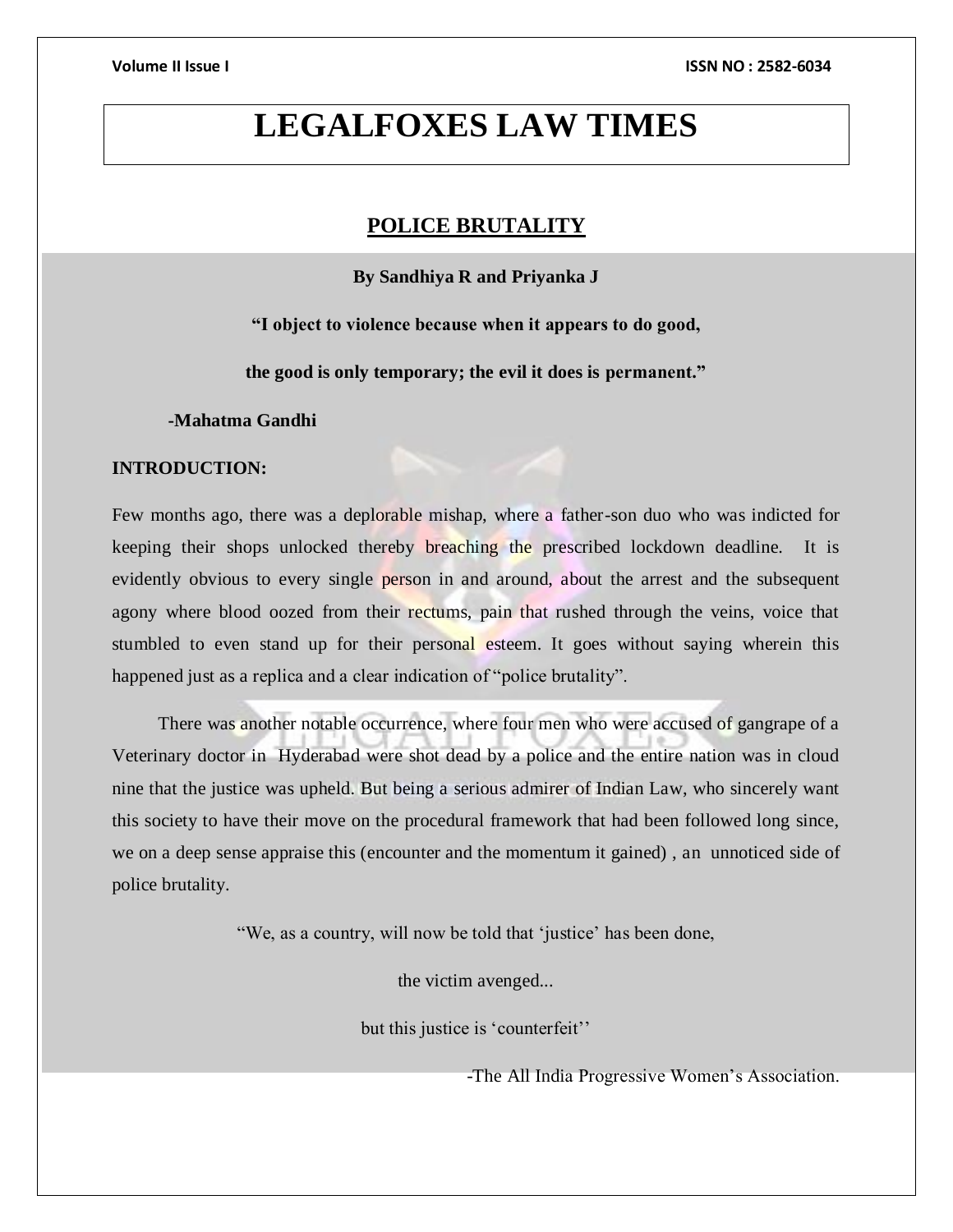Here in this context we will examine brutality in its common as well as wider sense to ultimately bring out the loop holes and the setbacks, the Indian Legal System is yet to pull through.

# **DEFINITION CLAUSE:**

# **Police Force:**

The official organization, obliged to ensure that people obey the law, and to prevent and find the key to decode the crime.

# **Brutality:**

The excessive or unnecessary use of force often unwarranted and illegal which a privileged sect of society gets to grip with and preside over the relatively deprived sect.

# **POLICE BRUTALITY:**

In a democratic country, like India, where we like to owe reverence to division of power and have an innate bond on the concept that "Absolute power corrupts absolutely", it stands a heart aching feel when police often take law in their hands and try to erode the very nature of our constitutional setup.

 Brutality or cruelty is something that is omnipresent. But when cops are accused of brutality they often shell themselves taking a more comfortable and justified stand that whatever they do is according to their protocol (i.e. to maintain law and order).

# **HISTORY:**

**"**History is the version of past events, that people have decided to agree upon**"**

-Napoleon Bonaparte

 The concept of police in India had its well defined stimulus by the virtue of the Police Act, 1861 for the regulation of police class. It's preamble instigates to make police, a more efficient instrument for the prevention and detention of crime. From then, the world has witnessed a lot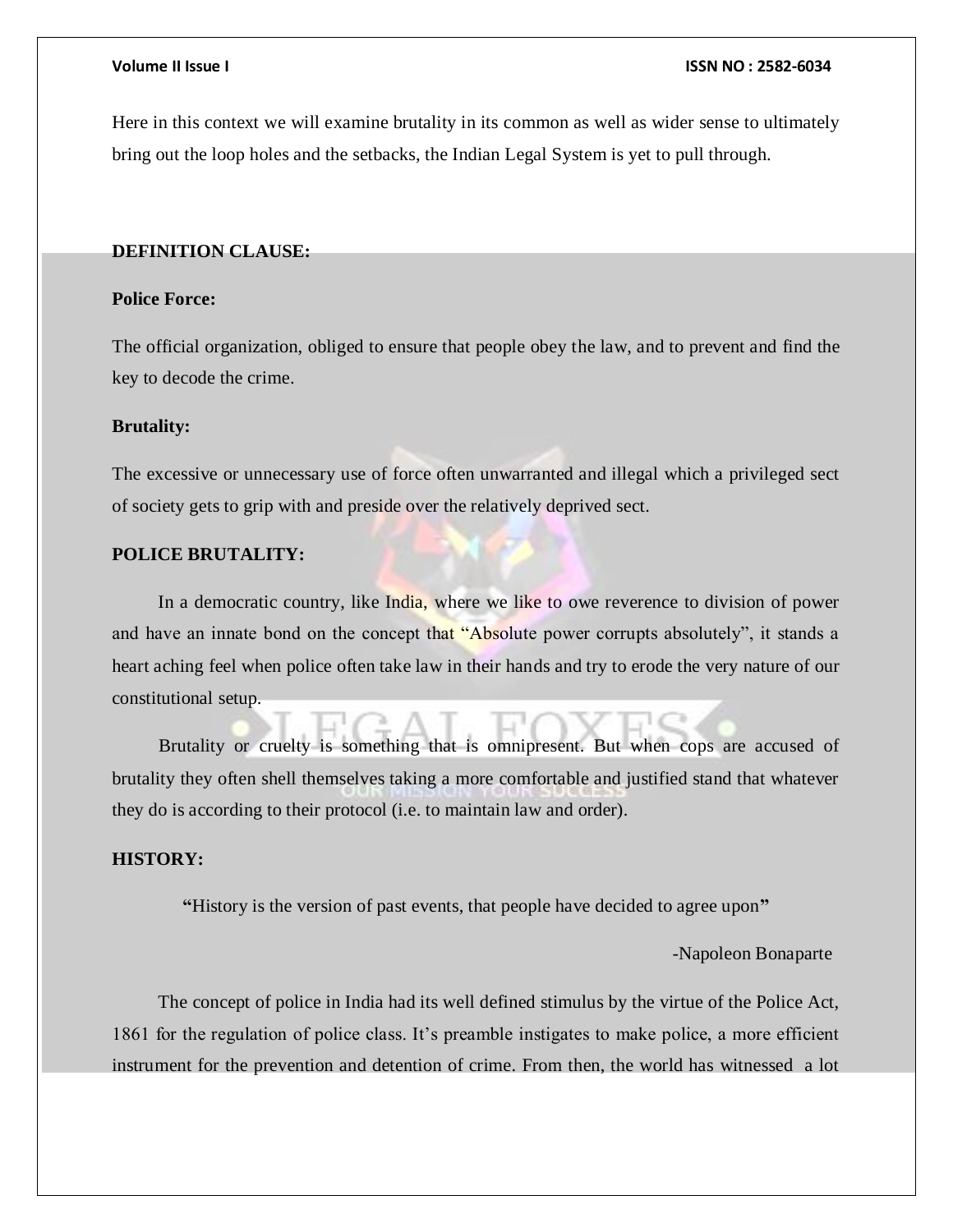of instances which throws a lime light on police brutality. Here are some infamous affrays that the Indian soil has encountered:

- 13th April 1919- The **Jallianwalabagh massacre**, also known as Amritsar massacre where police killed at least 400 and injured over 1600.
- 12th December 1930- **Bombay Cotton Mill worker**Babu Genu Said was crushed by a truck at the order of police. He was an active protestor, against the import of foreign made cloth whose death resulted in rivals, strikes and protests throughout Bombay.

**LEGALHUB:**

**"**A right is not what someone gives you;

It's what no one can take from you**."**

-Ramsey Clark

The frame of the society gives a lot of power to the ruling class (here the police). Yet it is of no doubt that the people in common are envisaged with even more rights for their survival with self-esteem and dignity.

 Though the concept of whether the criminals actually need rights and dignity serves a salient question...!?

 "Criminal Once" need not necessarily be pointed as "Criminal Always" serves an apt answer to this question. OUR MISSION YOUR SUCCESS'

 Kick starting from trivial issues like hand cuffing to bulk issues like encounters, here are the rights and provisions that the Indian Legal framework guarantees its people:

# **CONSTITUTIONAL VALIDITY:**

# **Article 246:**

Article 246 of the Indian Constitution, propounds that police force comes under the purview of state list. Each State and Union Territory will have its own separate police force. Each State government will frame the rules and regulations for its police force.

**Article 21:**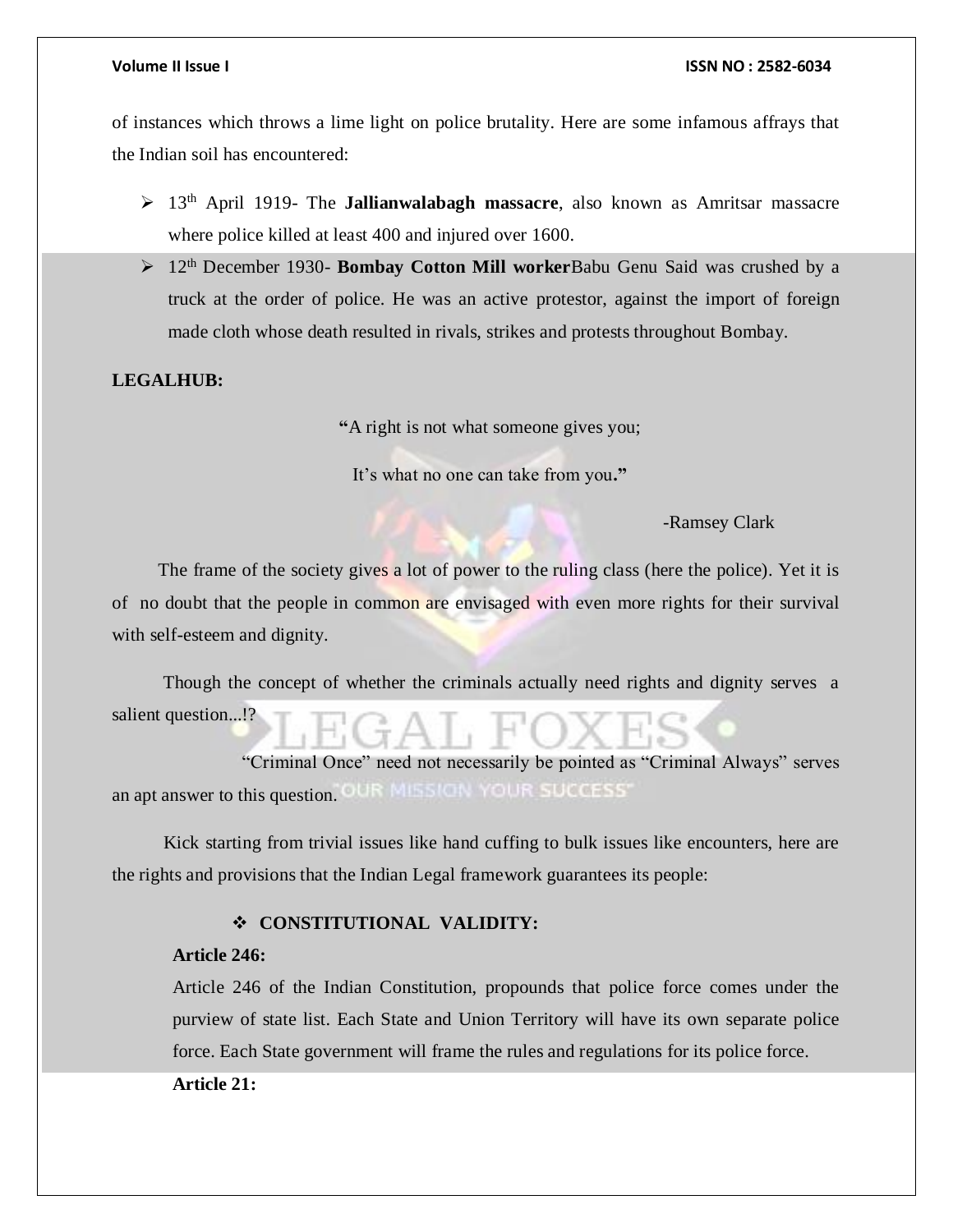Article 21 of the Indian Constitution lays out a bright lime light on the rights of persons arrested, under trial and even the convicts. In a democratic country, whether it be a pin or a mountain everything should be done "in and by the procedure established by law". The powers of police force to arrest are subjected to certain restrictions. The judicial oversight safeguards the fundamental right to life of all persons under Article 21 of the Indian Constitution. This shows that both the accused and the convicts have rights to utilize.

In **People's Union for Civil Liberties vs. Union of India<sup>1</sup>, The honourable** Supreme Court held that murdering of two persons in sham encounter by the police was explicit violation of the right to life; thus awarded Rs. 1,00,000 as compensation for each deceased.

# **Article 22:**

Article 22(1) and Article 22(2) of the Indian Constitution grants four rights to the arrested or detained person.

- i. He shall not be arrested or detained without being informed about the grounds of his arrest.
- ii. He shall not be denied to consult a legal practitioner of his choice.
- iii. Every person who has been arrested has the right to be produced before the nearest Magistrate within 24 hours.
- iv. The person is not to be detained beyond the prescribed 24 hours without the authority of court.

Article 22(3) of the Indian Constitution acts as an exception. The fundamental rights conferred upon the arrested or detained persons do not apply to:

- a) the person who is enemy alien
- b) persons who are arrested or detained under certain law which is made for providing 'Preventive Detention'

# **Article 20:**

<sup>&</sup>lt;sup>1</sup> People's Union for Civil Liberties vs. Union of India AIR (1997) SCC 56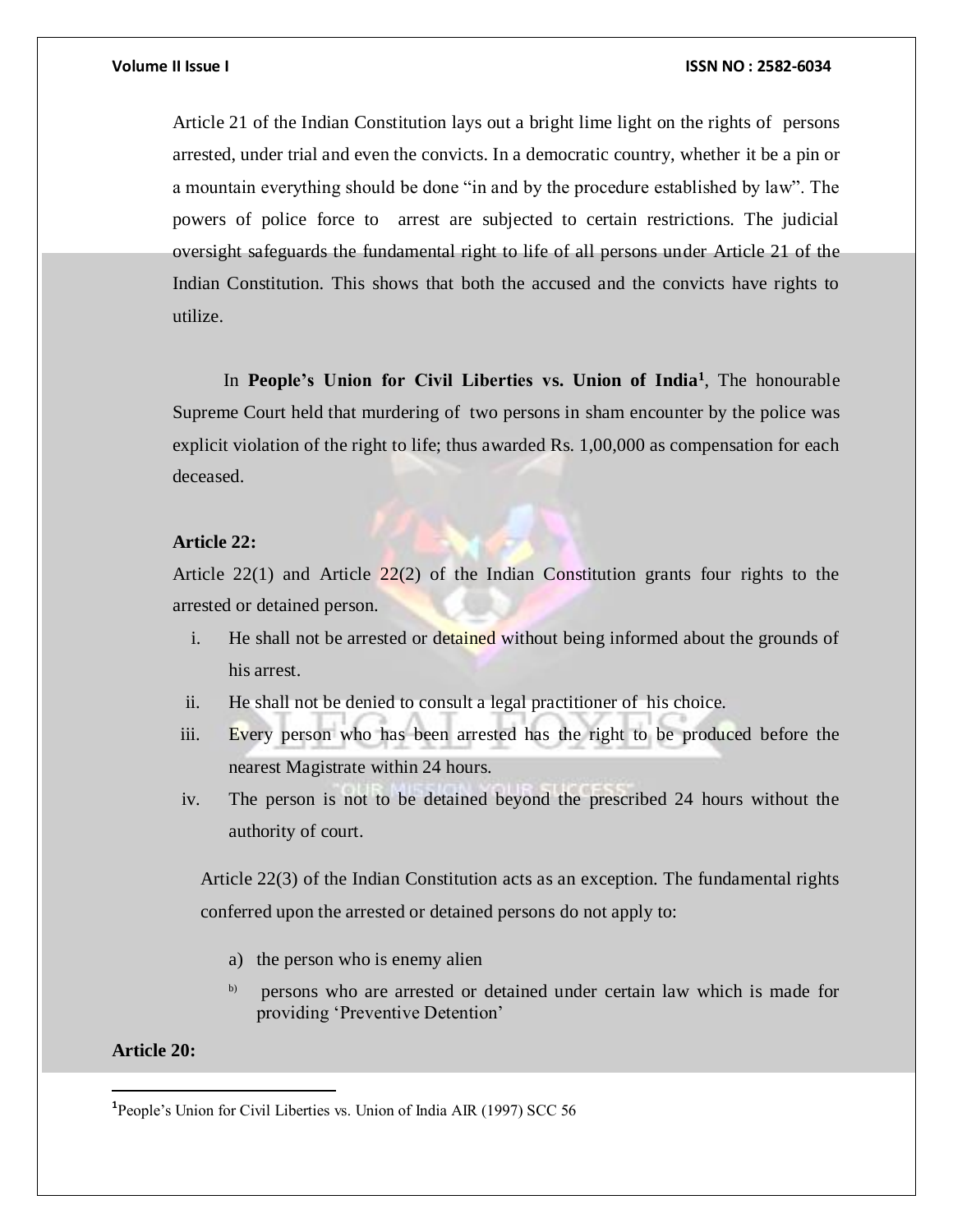Article 20 of the Indian Constitution provides for protection in respect of offences. It puts forth certain shelters to the person accused.

i. Expost facto laws [Article 20(1)] :

No conviction for any offences except for violation of law in force at the time of commission of it. No penalty greater than that which might have been inflicted under the law in force at the time of commission of the offence.

ii. Double Jeopardy [Article 20(2)] :

No punishment for the same offence more than once.

iii. Freedom from Self-incrimination [Article 20(3)]:

No self-incriminating testimonial compulsion of the accused.

### **Landmark Judgments:**

# **# Prakash Singh vs. Union of India<sup>2</sup>**

( Police Reforms in India – Landmark judgment)

 The honourable Supreme Court has given specific rules and regulations to the central and state governments to effectuate structural variation in police, in order to wrap it from extrinsic pressures and making it accessible to the public.

 National Police Commission was established in 1978 is the first committee after independence which gives directions about Police Organizations, it's role, functionality, accountability, relationship with the public. It produces 8 reports in which Model Police Act, 2006 is the major one. The core which the Model Police Act insist is to give respect for and promotion of human rights of the people.

# **NilabatiBehera vs. State of Orissa<sup>3</sup>**

 $\overline{a}$ 

 The Petitioner's son who was accused for theft was found dead on the very next day in a railway track, with several injuries which clearly indicated it, an unnatural death. The Supreme Court awarded compensation to the petitioner on the ground of 'Custodial death'.

**<sup>2</sup>**Prakash Singh vs. Union of India AIR(2006) 8 SCC 1 **3**NilabatiBehara vs. State of Orissa AIR (1993) SC 1960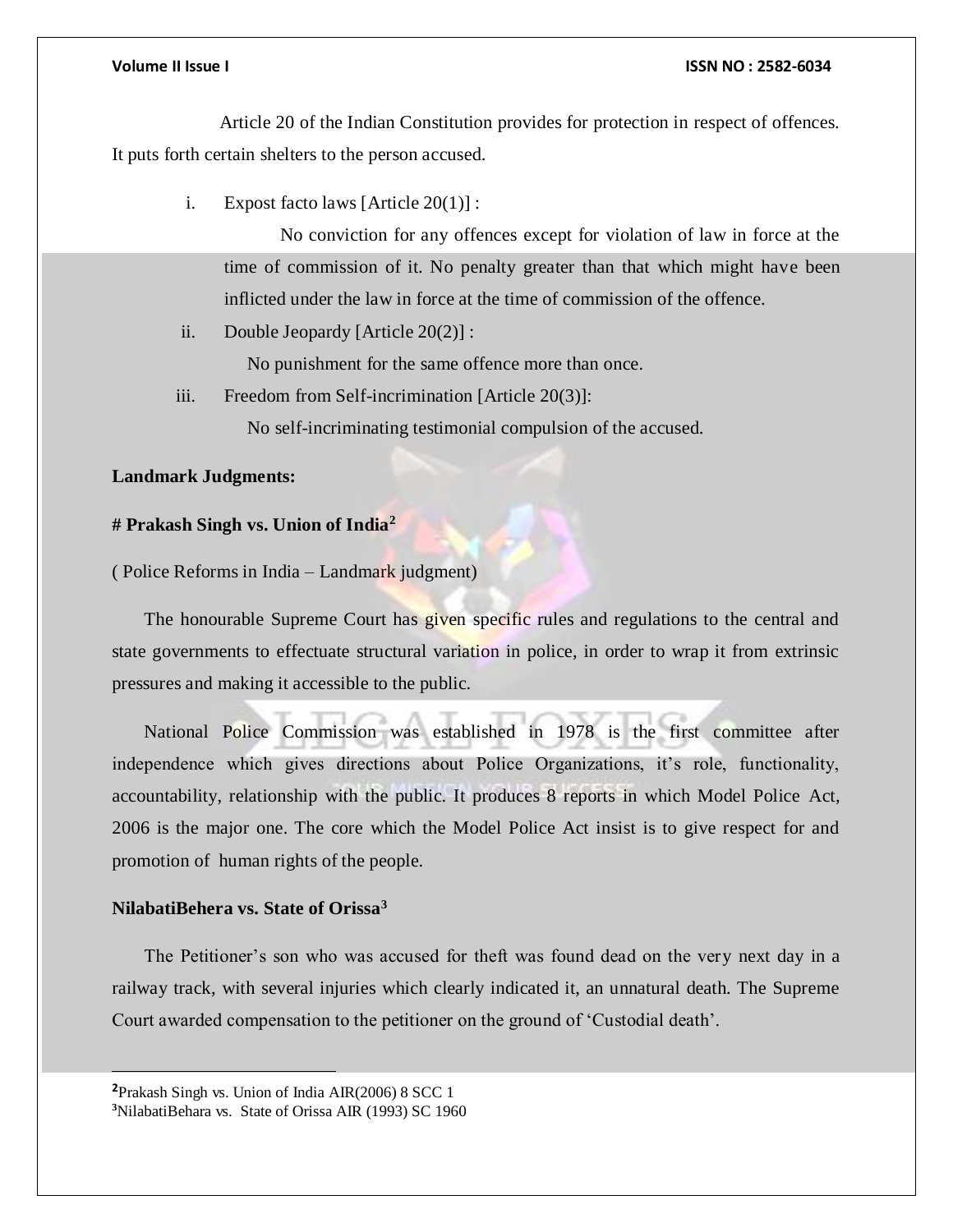# # **JoginderKumar vs. State of Uttar Pradesh<sup>4</sup>**

 The Honourable Supreme Court held that arrest should not be made except for monstrous offences and to have someone informed of the arrest and consult privately with the lawyers.

## # **D.K. Basu vs. State of West Bengal<sup>5</sup>**

 The Honourable Supreme Court held that Custodial Violence including torture and death in lockups and custody isviolative of the Rule of Law. The Supreme Court provided with the guidelines to be followed by the police while arrest and detention:

- $\triangleright$  The Police Personnel executing the arrest and conducting the interrogation or investigation of the arrestee should bear accurate, visible and clear identification and name tags of their designations. The specification of all such officials who carry out the investigation or interrogation of the arrestee or detainee must be recorded in the register.
- $\triangleright$  The Police Officer executing the arrest of the arrestee shall draw up a memo and such memo shall be attested by atleast one witness who may be either a member of the arrestee's family or a reputable person of the locality where the arrest is made.
- Any person known to the arrested, detained or the person in custody shall be entitled to know about the arrest.
- $\triangleright$  Inspection Memo- The time, place of arrest and venue of custody of an arrestee must be notified ,'to the person known to him lives' by the police. Through Legal Aid Organization in the District, such information should be transmitted by telegraph within 8-12 hours after the arrest.
- $\triangleright$  The arrestee should be subjected to medical examination by the physician, every 48 years during his detention in custody by approved doctors.
- $\triangleright$  Copies of all documents comprising of arrest memo, inspection memo, medical examination should be sent to the magistrate for his record.
- $\triangleright$  The arrestee must be allowed to meet his lawyer during interrogation.
- $\triangleright$  The police control room should be and at all State and District headquaters.

**<sup>4</sup>** Johinder Kumar vs. State of Uttar Pradesh AIR (1994) SC 1014 5D..K.Basu vs. State of West Bengal AIR (1997) 1 SCC 416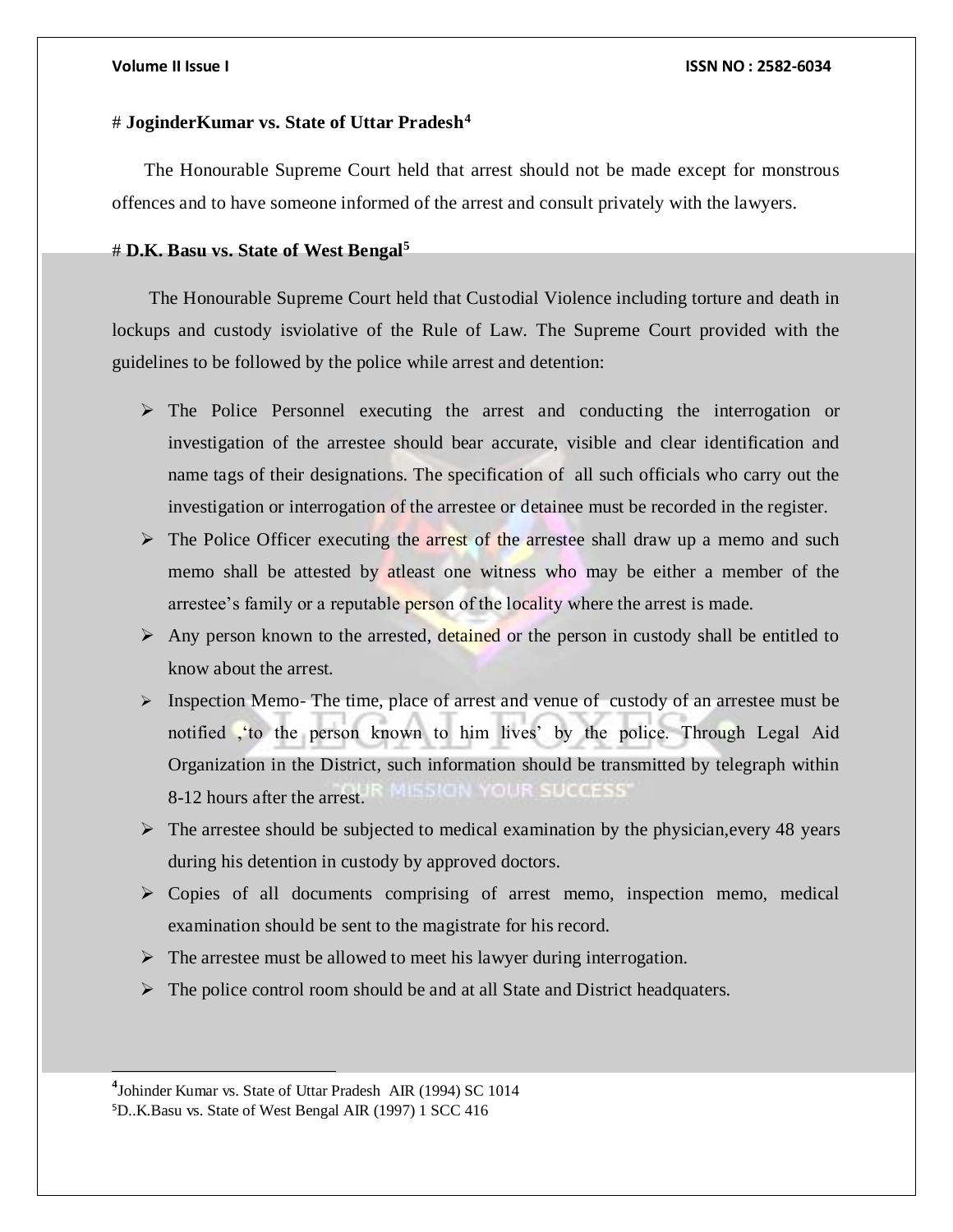# **CRIMINAL PROCEDURE CODE , 1973**

# **Warrantless Arrest:**

**Section 41:** Affords a lot of powers to the police, where they can arrest persons without even a warrant for any cognizable offence, or on reasonable suspicion and so on. But this doesn't unanimously put them in a dominant position. The accused person do have the rights to know about the grounds of such arrest, mentioned in the aforesaid section.

**Section 45:** Members of armed forces cannot be arrested for discharging their duties, unless prior permission from the central government has been obtained.

# **How to arrest:**

- The police officer can touch or confine the body of the person to be arrested unless there is a submission to the custody by word or action.
- If the person to be arrested resists himself from arrest or tries to evade, such police officer can use all means necessary to effect the arrest. The arrest shall involve only reasonable force when the arrestee tries to escape or restrains from getting arrested.
- Nothing applies to cause death of person who isn't accused of offence punishable with death or life.

# **Special provision for women:**

**Section 46(4):** When the arrestee is a woman, the police officer should always be a female, and such police officer shall not touch the person of the woman for making an arrest and arrest would be presumed on her submission to custody on oral intimidation. No arrest 'after sunset and before sunrise', except under exceptional circumstances and only with the prior written permission from the local magistrate.

# **Gratuitous detention:**

**Section 49:** No unnecessary restraint of the arrested person to prevent escape i.e. the arrestee shall not be subjected to more restraint than necessary to prevent him/her from getting escaped.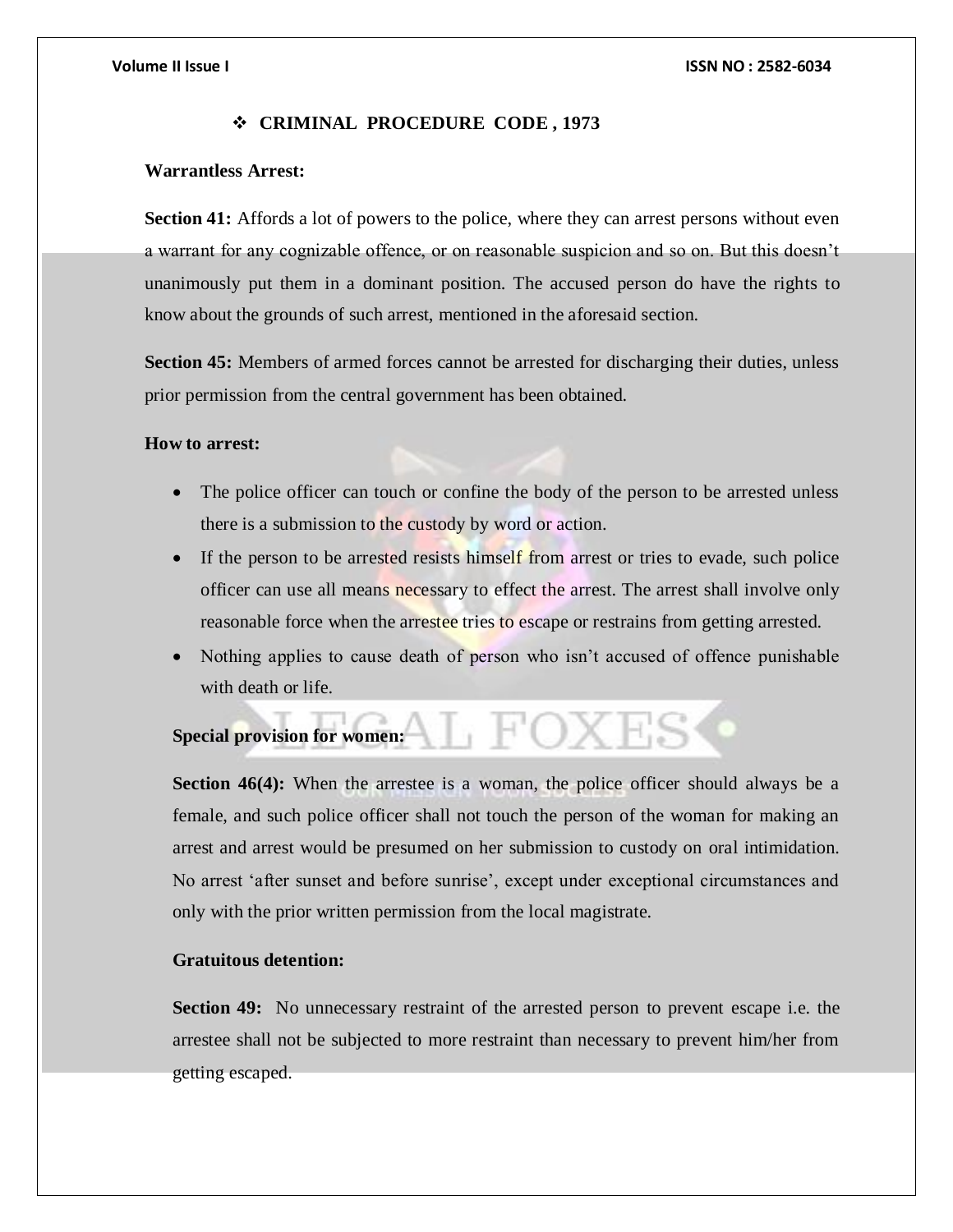### **Rights to perceive:**

**Section 50(1):**The person accused and arrested has full rights to know the ground on which he is arrested and it's the inherent duty of the police to disclose such particulars.

**Section 50(2):** In case of warrantless arrest except bailable offence, the police should inform the arrestee that he can be released on bail and also promise that he may arrange for sureties.

**Section 51:** The Police officer can make personal search of arrested persons, but they cannot compel him for Self-Incriminating Testimonial.

**Section 55:** It establishes the procedure to be followed when police officer deputes some other subordinate, to arrest without warrant. He must deliver to the officer required to make the arrest, an order in writing specifying the person to be arrested, the offence and cause for such arrest. Such subordinate officer should notify the arrested person about the causes and also if required by such person, should show him the order.

**Section 75:** Arrest with warrant: The police officer or the person executing the warrant of the arrest shall notify the substance thereof to the person to be arrested and if so required, show him the warrant<sup>6</sup>

# GAL FOXES **Medical Examination:**

**Section 54:** Bestows for compulsory medical examination by a medical practitioner in service under Central or State government, or any other registered medical practitioner if such officer is not present. Female arrestees should definitely be examined by only a female medical practitioner.

**Section 57:** Produce such arrestee before the magistrate within 24 hours of such arrest. **# Khatri vs. State of Bihar**<sup>7</sup>

 $6$ Foot Notes  $4 & 5$  i.e.

**<sup>4</sup>** Johinder Kumar vs. State of Uttar Pradesh AIR (1994) SC 1014 **<sup>5</sup>**D..K.Basu vs. State of West Bengal AIR (1997) 1 SCC 416

**<sup>7</sup>**Khatri vs. State of Bihar AIR (1983) SC 378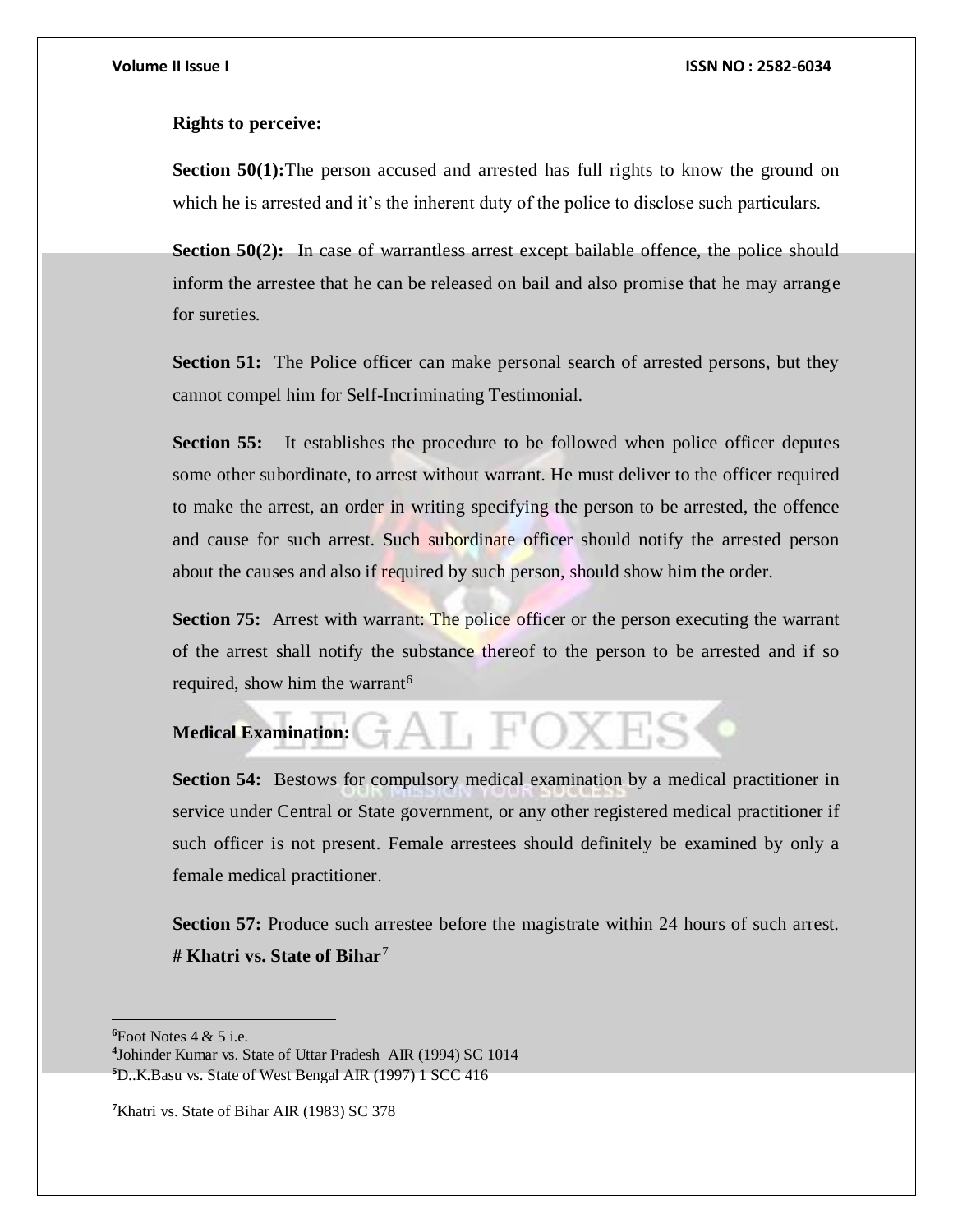# **Free Legal Aid:**

After being arrested, the accused has the right to consult and get defended by the legal practitioner of his choice. If he is too poor to do so, the society under the Rule of law has the duty to arrange for the counsel<sup>8</sup>

# **HUMAN RIGHTS STANDARDS**

**"**To deny people their human rights

is to challenge their very humanity**"**

 **-**Nelson Mandela

### **Policing in democracies:**

- $\triangleright$  The police shall furnish laws that shield the public safety and the rights of all persons.
- $\triangleright$  The police shall be a free-spirited frontier of the executive and shall be subjected to the superintendence of the courts and margined by their orders.
- $\triangleright$  The police officers shall discharge their duties, powers and functions as unbiased

servitors of the general public and government of the day.

- $\triangleright$  No police officer shall be stipulated or coerced to exercise their duties or powers or avail police resources to elevate or undermine any political party or interest group. **OUR MISSION YOUR SUCCESS'**
- $\triangleright$  In the exertion of their rights and freedoms, everyone shall be subjected only to such limitations as or determined by law.

# **Citizen's Corner - Non-Discrimination in Law Enforcement:**

- $\triangleright$  All human beings are born free and equal in dignity and rights.
- $\triangleright$  Law enforcement officials are bound to effectuate the duty foisted on them by law, by serving the community and by guarding all persons against felonious acts.

**<sup>8</sup>**Law Commission of India, 14th Report, Vol. I, page 587-600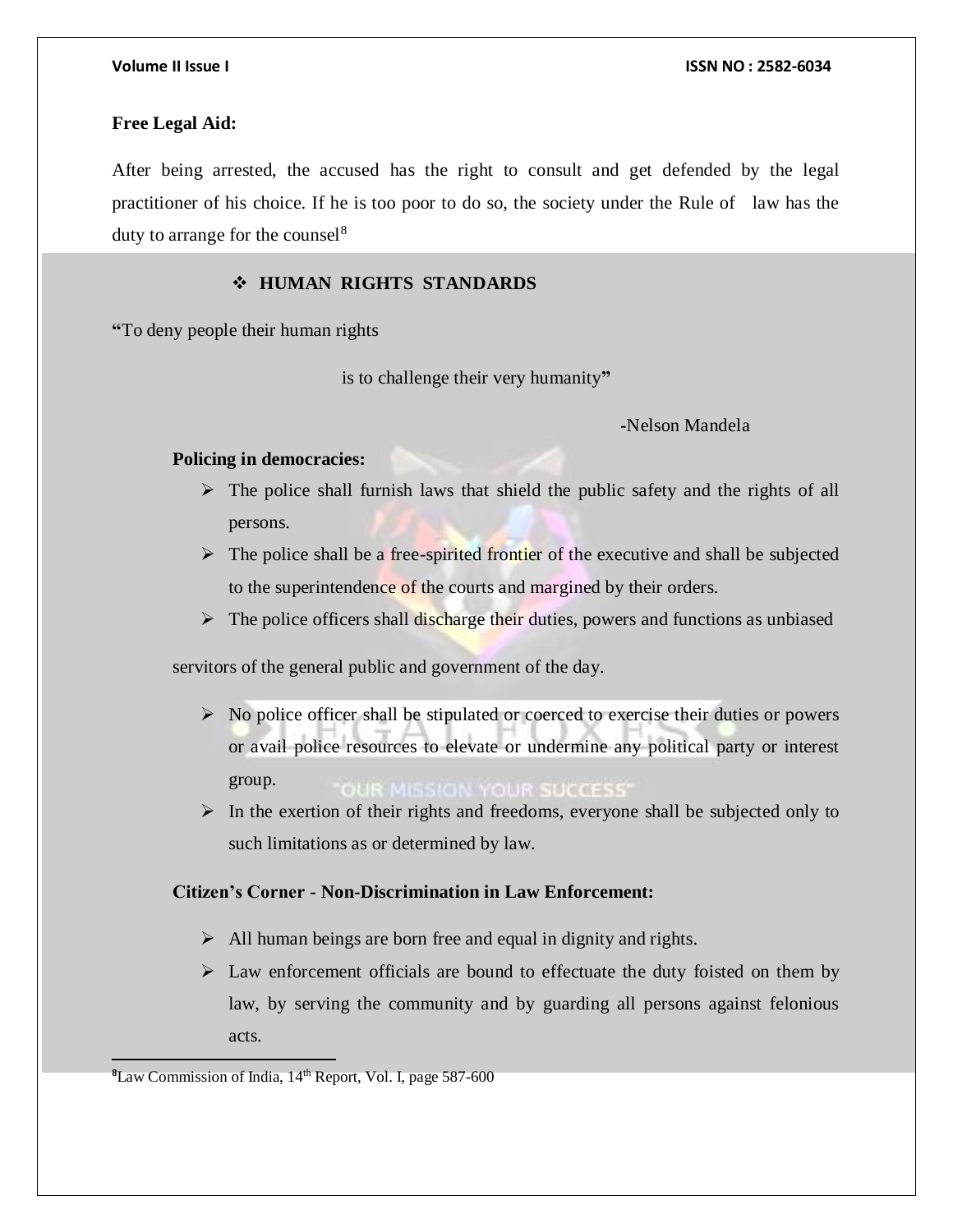- $\triangleright$  Law enforcement officials shall pay homage to human dignity and nurture and uphold the human rights of all persons.
- $\triangleright$  In the course of fortifying and aiding the community, the police shall not unlawfully discriminate on the basis of language, colour, gender, religion, property, birth, political opinion or other status.

# **THE INDIAN POLICE ACT, 1861**

Sections 7 and 29 of the Indian Police Act, 1861 accordsthe penalty, dismissal or suspension of police officers who are reckless in the accomplishment of their allegiances.This sets up liability on those officers who infringe the constitutional and statutory guidelines.

# **WHY SO RUDE..?**

Down the street, when there is clumsiness overloaded,

inspite of all censures

all if's and don'ts and

all bumbles

we definitely to ponder into the deep soils and unveil the truth. And this piece of work is best done only by a cop. So when we see a person's outlook at a large, we definitely need to mind about the circumstances, situations and more often the factors that made them of that sort.

Here, in this segment, we will talk about "off the record" side of police community that depicts them in such a denounced spot.

# **Surge of Psychological distress:**

**"**If you can't handle stress;

everything gets screwed up**."**

 There are various grounds that influence their behaviour as a whole. The uninterrupted imposition of societal pressure to investigate, interrogate and illuminate the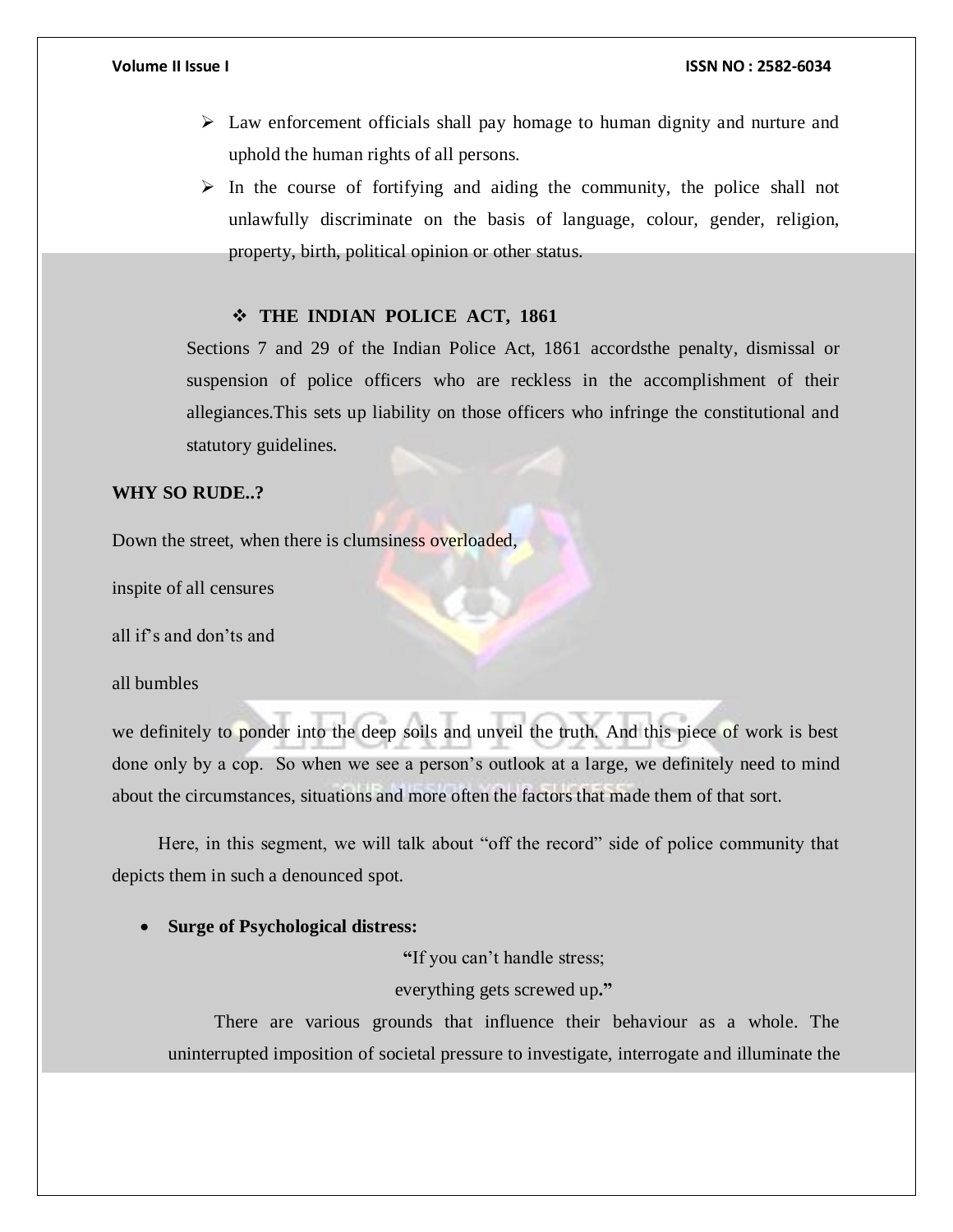crucial whereabouts of the crime, to maintain social stigma and lot more of this sort bumps them up with undeniably high work pressure.

 On the other hand, the time constraint to finish up the case, the trial by media, the pressure by department or higher officials adds fuel to the fire which all together puts them in the peak of stress that ultimately drives their behaviour.

**Physical strain:**

# **"**Policing is a grunt work

whichlurks a lot of physical strain**"**

 Starting from ordinary health issues to heart problems, increased levels of destructive stress hormones, suicide and hence forth makes them physically weak as well. They argue that there are shifts and time records but they are only on papers. More often the job stress, long hours, low pay and lack of adequate grievance redressal stirs up their physical as well as mental strain where they end up in brutality.

 They live under the shadow of their superiors forgetting their family whereby at the end they outburst all their agony on general public in the form of brutality.

# **Mental Examination Zone:**

 There are certain factors that accelerate the mental state ( i.e. thebehaviour ) of a police officer. They are:

- $\triangleright$  Situational
- OUR MISSION YOUR SUCCESS'  $\triangleright$  Individual
- > Organizational
- $\triangleright$  Community

**"**The face that the globe sees is not always our character

more often our behaviour gets

sprung from the plight we get exposed to**..!"**

**Situational factor:**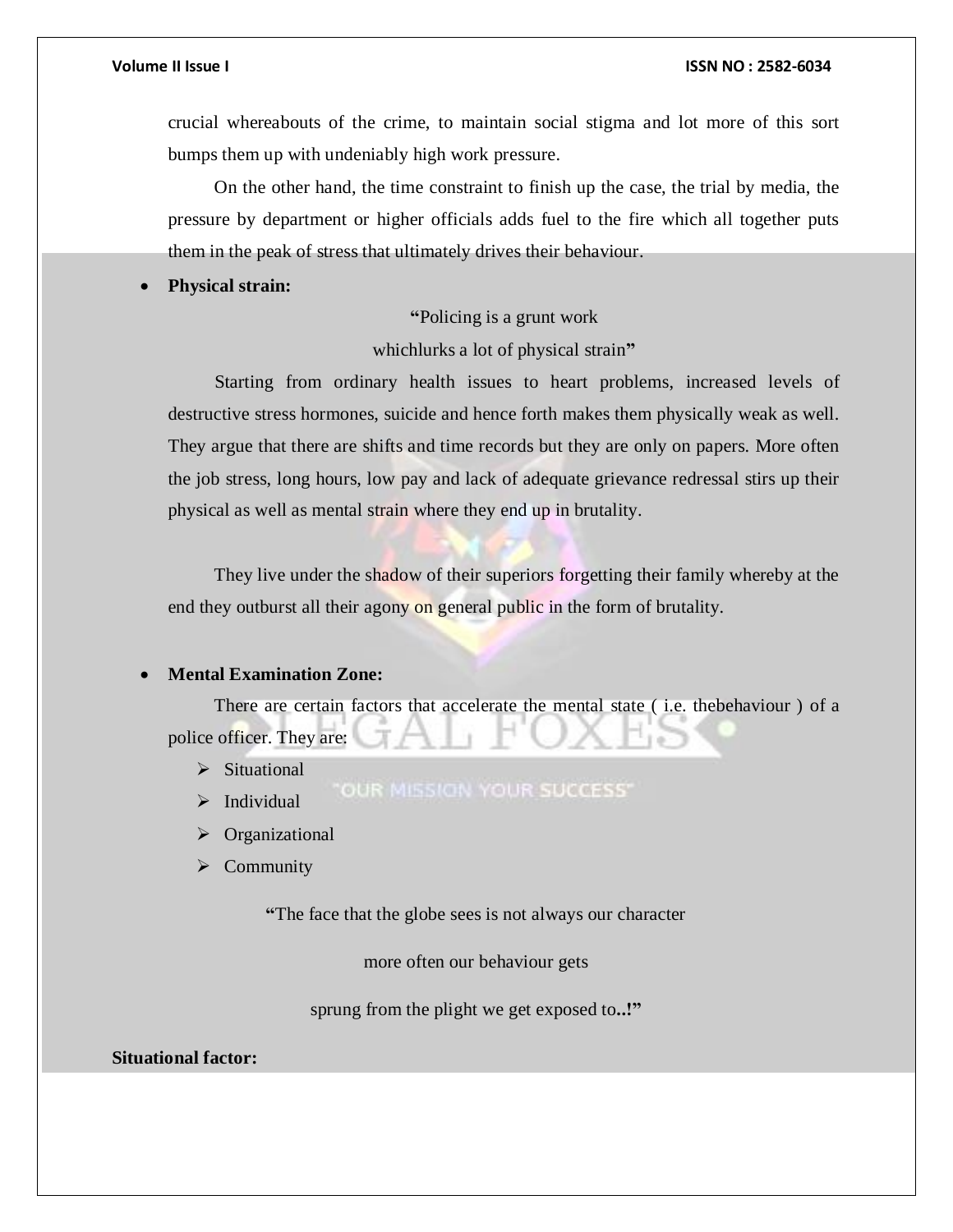The behaviour of the police officers differs from human to human. The race, age, sex, outlook, caste, societal backgroundis some of the key determinants that influence their behaviour towards both the convicts and the victims. Furthermore, the locus, number of bystanders, presence and amount of evidence and seriousness of the offence also plays a significant role.

# **Individual factor:**

**"**Don't trust any police officer

because they are trained not to trust you**"**

 This is a sort of complicated concept where the education, training, investigatory procedures influence their individual behaviour to a wide extent. They always follow a suspicious routine because they are trained to do so. This greatly influences their character.

# **Organizational factor:**

Workplace brings out two things:

Either You reflect yourself or

Your folk's reflection influences you.

 Staying, working and discussing on something that always invokes negative vibes, makes you get adapted to it. A long time practice becomes a habit which eventually changes your behaviour.

# "OUR MISSION YOUR SUCCESS"

# **Community:**

**"**Small acts, when multiplied by millions of people can transform the world**"**

# -Howard Zinn

 This is one undeniable factor which creates a greater impact upon their behaviour. Society rules the table and like a giant wheel, it sways the globe to its best and the worst. The escalation in crime rates itself inhabits a considerable amount of pressurized space in their work agenda. Adding to this, comes the media trial, territorial, political protection (like Bandobast),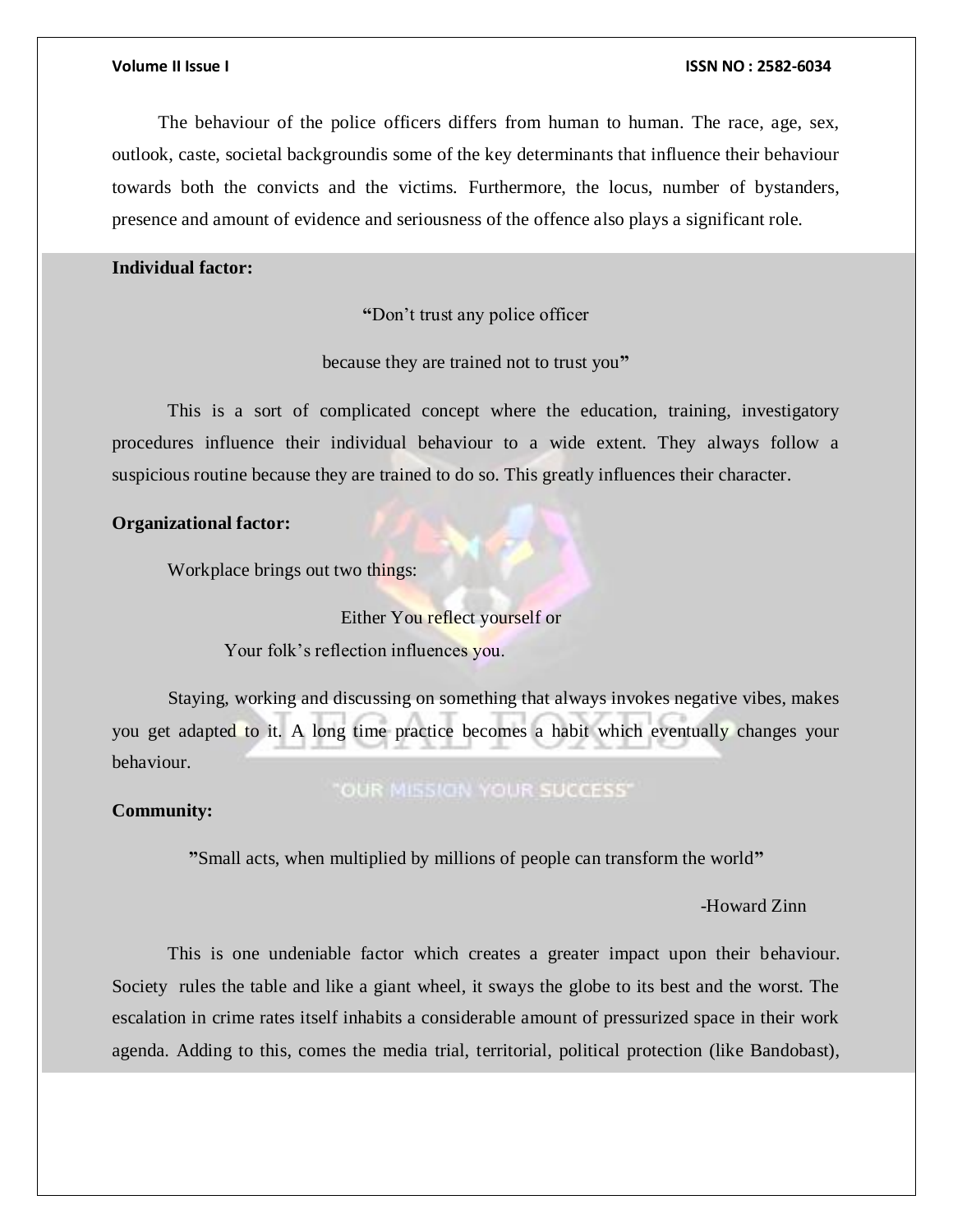demographic characters, more importantly the public expectation. These burry them deep inside and when they try to strike it big, they often loose temper which portrays them brutal.

# **Fatal Ends:**

- $\triangleright$  March 7, 2018 R. Sathish Kumar shoots himself due to heavy work pressure at Ayanavaram, Chennai.
- $\triangleright$  March 4, 2018 Arunraj of Armed Reserve Wing of city police ends his life at Jaya Memorial.
- August 7, 2017 Special SI Ashok Kumar attached to Pulianthope police station sets self on fire and dies.

# **REMEDIES:**

**"**A single remedy can obliterate

hundreds of prescriptions,

thousands of scandals,

millions of reproaches."

 Here are some essential remedies and changes that the law needs to make this brutality endeavour to get faded of its traces.

 **High priority to the National and State Human Rights Commission's Recommendations :**

 Laws that compel the State Government to follow the recommendations made by the HR Commissions should be enacted. As these recommendations are not mandatory it usually falls on deaf years. Strict imposition of HR recommendations should be made.

# **Serious scrutiny of the procedures followed:**

 Indian Legal framework has built its castle in such a way that it strives too hard to be free from ambiguity. It provides with written laws and ensures that it binds all sorts of possibilities to eradicate vagueness. Whether it be constitutional provisions, Cr.P.C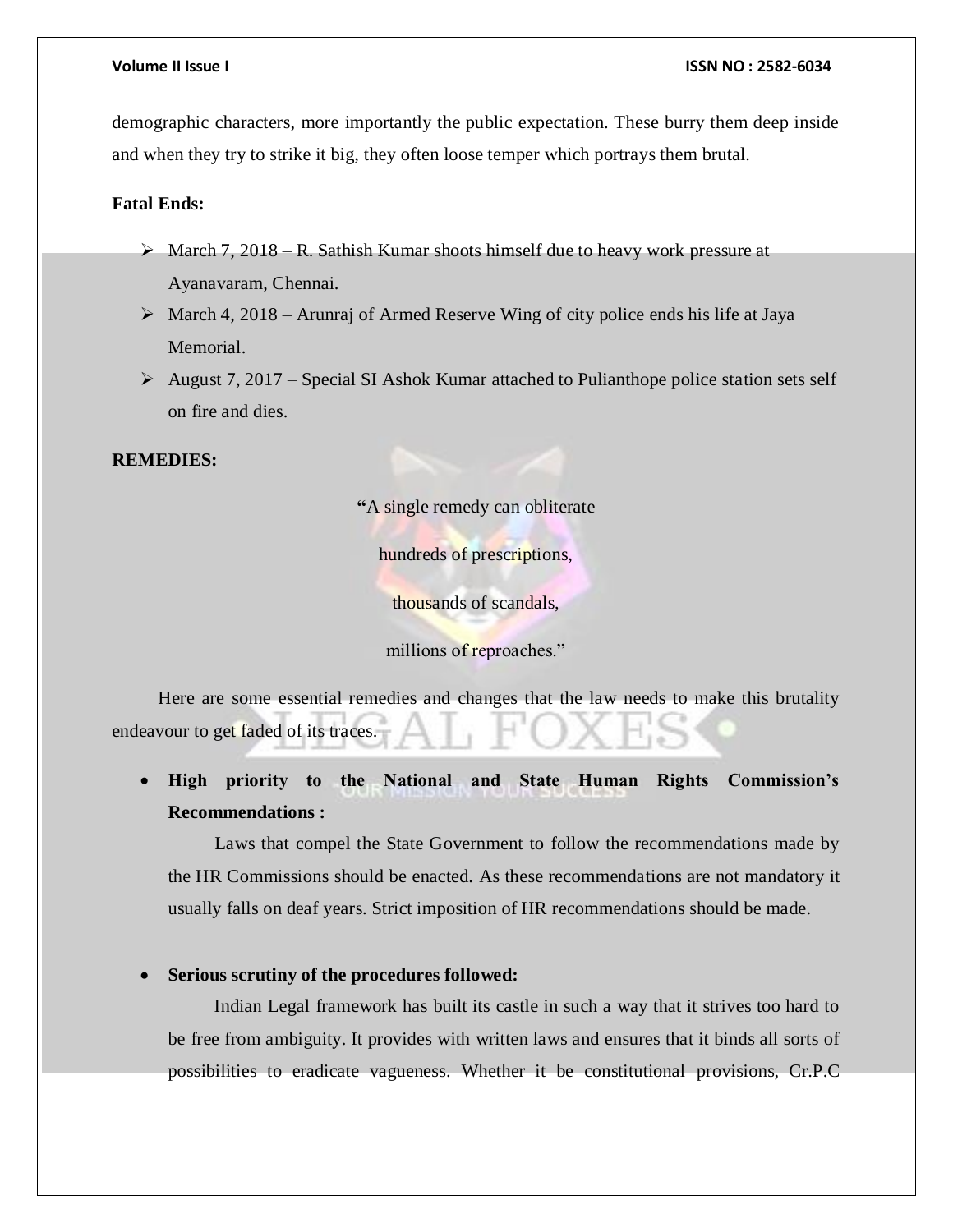provisions or any other Act in relation to this, the outlook is clear cut. But the field of execution lacks its supervision which increases the brutality regime.

# **Professional load:**

**"**Too much of anything

spoils everything.**"**

 Lack of recognition, Peer pressure, Greater risk of being injured, Unequal work load, Upholding an impeccable image in public, Low-pay are some key issues that every police men face. This can be much reduced by additional number of police appointment, so that division of labour within themselves makes their work easier.

# **Capacitate booming laws:**

The police take great effort to catch, interrogative, investigate and unravel the truth. But the convicted in no time gets bail, comes out and commits the same crime again which would put the police to severe agitation.

 Laws that impose striking punishments on the convicts and that makes the bailing procedures a bit complicated should be introduced to reduce crime rates, thereby stirring up the spirit of police officers.

### **Individual entity:**

# **"OUR MISSION YOUR SUCCESS"**

Separate bureaucracy to track complaints lodged against police officer's use of excessive force. Most of the complaints are not openly made, which makes it hard to track. So, we need a separate independent bureaucracy to ponder upon those brutality complaints which can augment the public's belief and hope as well.

# **Regular Counseling:**

The Director-General of Police in Uttar Pradesh, boasted to Human Rights Watch,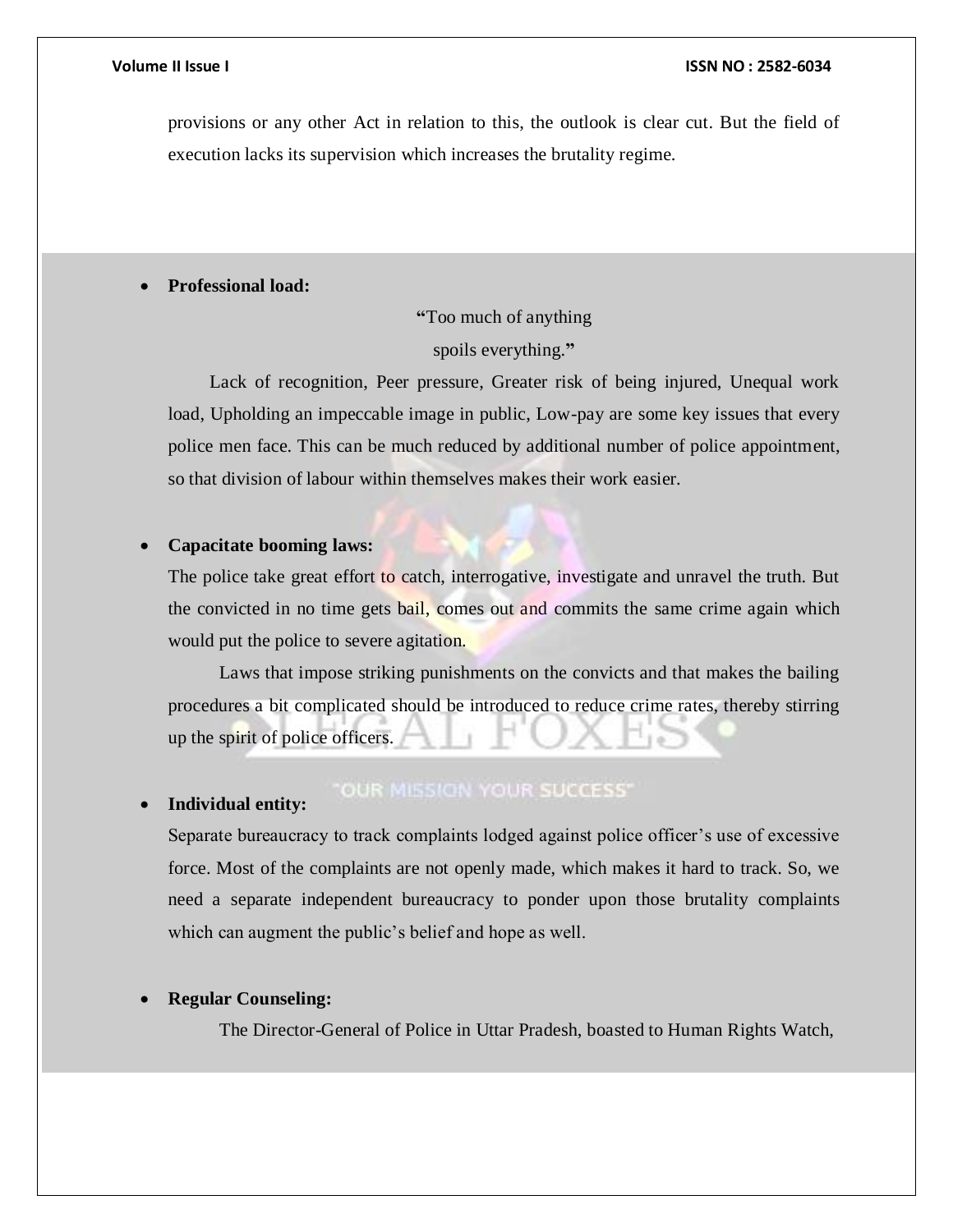**"**If you brought a US policeman here, he'd commit suicide within one day. Here you are literally thrown against the wall. We don't have a shift of 8-10 hours, it is the system we have: we work 24 hours a day**"**

A survey that transpired a decade ago throws light on the long working hours – the reason for police cruelty which in turn led the way to 'shift system'. This initiative failed to bear the sufficient fruits due to lack of fund to pay the more recruited police officers.

# **STATISCAL CORNER:**

**"**Five custodial deaths daily**"**, says report – 'The Hindu'

The National Crime Records Bureau (NCRB) disseminates data on the number of deaths that the year 2018 has witnessed with respect to police custody.

# **Custodial Death – States that 'rules the table':**

Between 2014 and 2018,

 $\triangleright$  Maharashtra (78)

Gujarat  $(52)$ 

Andhra Pradesh (70)

Tamil Nadu (35) JR MISSION YOUR SUCCESS

 $\triangleright$  Uttar Pradesh (30)

 $\triangleright$  Madhya Pradesh (30)

elucidates 69% of the Custodial Deaths reported in the whole of India during those years.

# **Zero Police Convictions:**